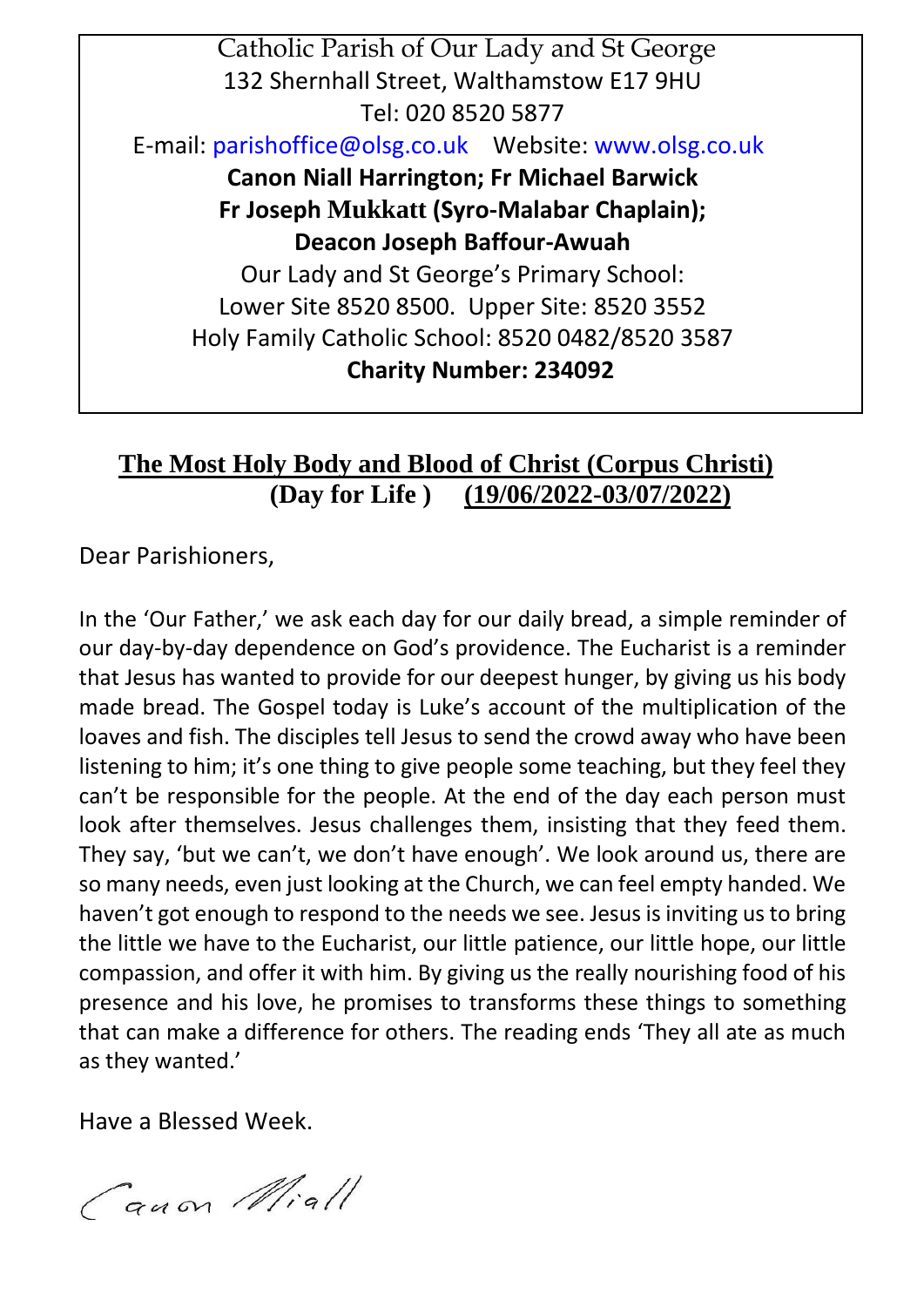**MARRIAGES:** By appointment. At least six month's notice is required. Please speak to the priests for more information.

**Parish Baptism Preparation Course** The next parish preparation course (Session 1) for the Sacrament of Baptism will be on Monday  $27<sup>th</sup>$  June at 6:30pm in the church . Session 2 will be on Monday  $4<sup>th</sup>$  July 6:30pm.

The Sacrament of Reconciliation is available after all Masses weekdays and weekends. Ask one of the priests.

If you wish to book a Mass for a particular date and time you will need to give at least 12 weeks notice.

Mass of Thanksgiving for Dr Stone, head of Holy Family School for the past 14 years. The Mass will be at 4pm in Our Lady and Saint George's Church followed by a reception in the school.

During the month of August a student for the priesthood for our diocese Jonathan Burden will have a pastoral placement in this parish.

We welcome into the Community of faith through the Sacrament of Baptism: Michael Christopher McDonagh, Charlie Maxwell Galegedera , Saoirse Ann Holden, Lailie Maya Christian. Blessing to all the families.

## **SILVER JUBILEE ANNIVERSARY OF ORDINATION, Deacon Joseph**

On Sunday 26th June at 3pm Mass of Thanksgiving will be celebrated at Our Lady and St George's Catholic Church, 132 Shernhall Street, Walthamstow, London E17 9HU, followed by a Reception at the Holy Family Catholic School. The Main Celebrant will be Rt. Rev Alan Williams, Bishop of Brentwood. Parishioners are most welcome.

**Jenny Richmond, Rest in Peace** We pray for the happy repose of the soul of long time parishioner Jenny Richmond . Funeral arrangements are in hand. Our condolences to Cliff and the family.

**Stephen Singapermall, Rest in Peace** We also pray for the happy Repose of the soul of Stephen Singapermall. Our condolences to his family. Funeral arrangements are in hand.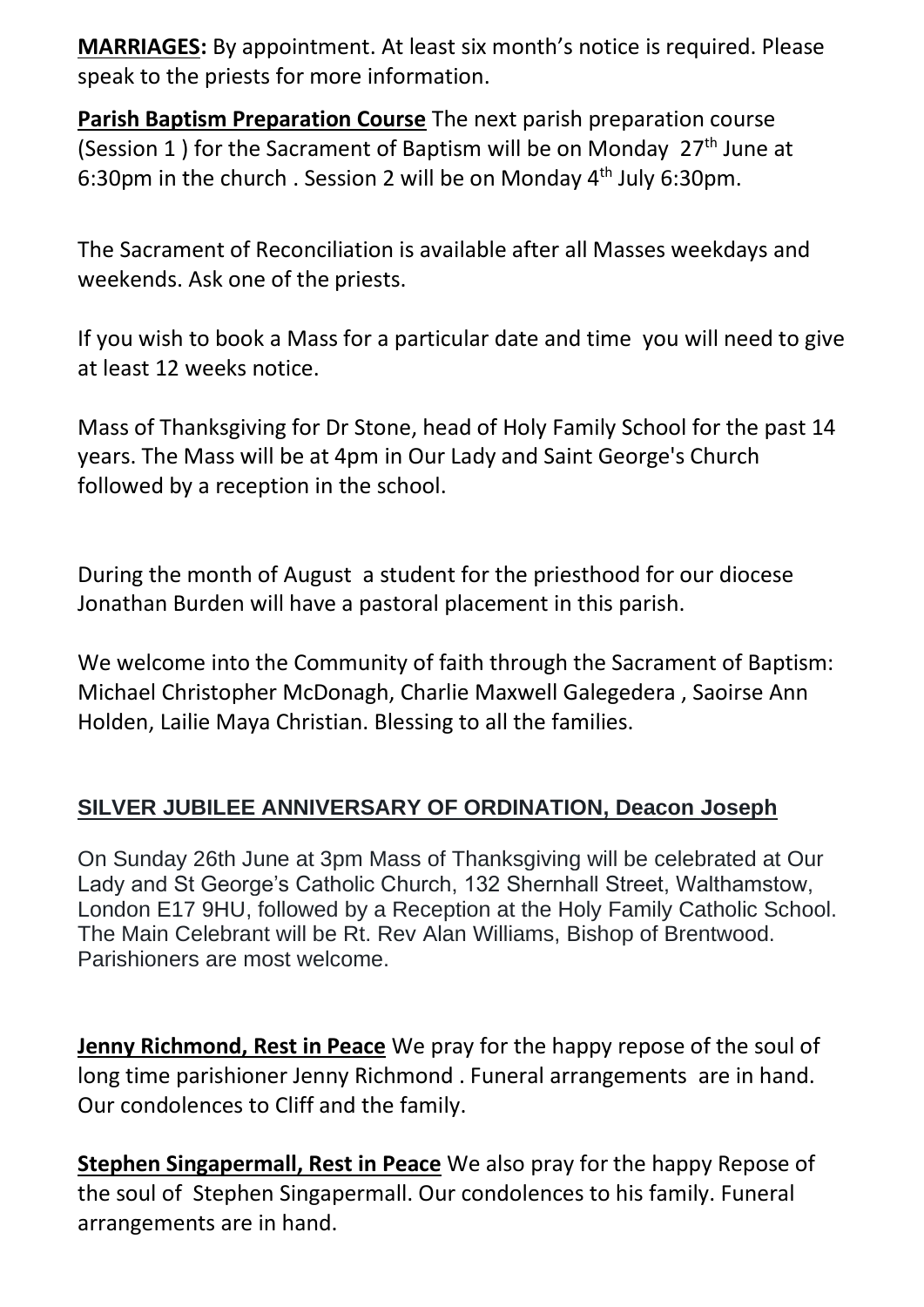### **Mass times and intentions at Our Lady and St. George**

| 06:00 pm    | Paciencia Turvey's Intentions                       |
|-------------|-----------------------------------------------------|
| Sun 19 June | The Body and Blood of Christ                        |
| 08:30am     | Parishioners                                        |
| 10:00am     | Aurora Longos (Rest in Peace) (Family)              |
| 12noon      | Joanna Zwadraska (Alexandra)                        |
| Mon 20 June | <b>FERIA</b>                                        |
| 09:15 am    | Jenny Richmond (Rest in Peace) (Cliff)              |
| 06:00 pm    | Rosamma John Thanksgiving (Roy)                     |
| Tue 21 June | <b>Saint Aloysius Gonzaga</b>                       |
| 09:15am     | Hilda Slattery (Carmody)                            |
| 06:00pm     | Holy Souls (Betty)                                  |
| Wed 22 June | Saints John Fisher, Bishop and Thomas More          |
| 09:15am     | Deceased Members of Staunton Family (Sr. Ann Marie) |
| 06:00 pm    | In the Honour of the Holy Spirit (Betty)            |
| Thu 23 June | <b>Nativity of St John The Baptist (Solemnity)</b>  |
| 09:15am     | Mary Talty (Rest in Peace) (Tom Crawley)            |
| 06:00pm     | Peter James O'Rourke (Rest in Peace) (Nigel)        |
| Fri 24 June | The Most Sacred Heart of Jesus (Solemnity)          |
| 09:15 am    | Hilda Slattery (O'Gorman)                           |
| 06:00pm     | Intentions of St Barnabas Society (Byron)           |
| Sat 25 June | The Immaculate Heart of Mary                        |
| 10:00am     | Special Intention (Crawley)                         |
| 06:00pm     | Deceased Family (Rest in Peace) (Turvey)            |
| Sun 26 June | <b>Thirteenth Sunday in Ordinary Time</b>           |
| 08:30 am    | Holy Souls (Betty)                                  |
| 10:00am     | Lucas De Souza (Rest in Peace) (Norah)              |
| 12noon      | Anthroyse Varkey (Rest in Peace) (Roy)              |
| 03:00pm     | Silver Jubilee of the Ordination of Deacon Joseph   |

**Our Father, who art in heaven, hallowed be thy name; thy kingdom come, thy will be done on earth as it is in heaven. Give us this day our daily bread, and forgive us our trespasses, as we forgive those who trespass against us; and lead us not into temptation, but deliver us from evil. Amen.** 

**Happy and Prayerful Father's Day for all Fathers living and dead.**